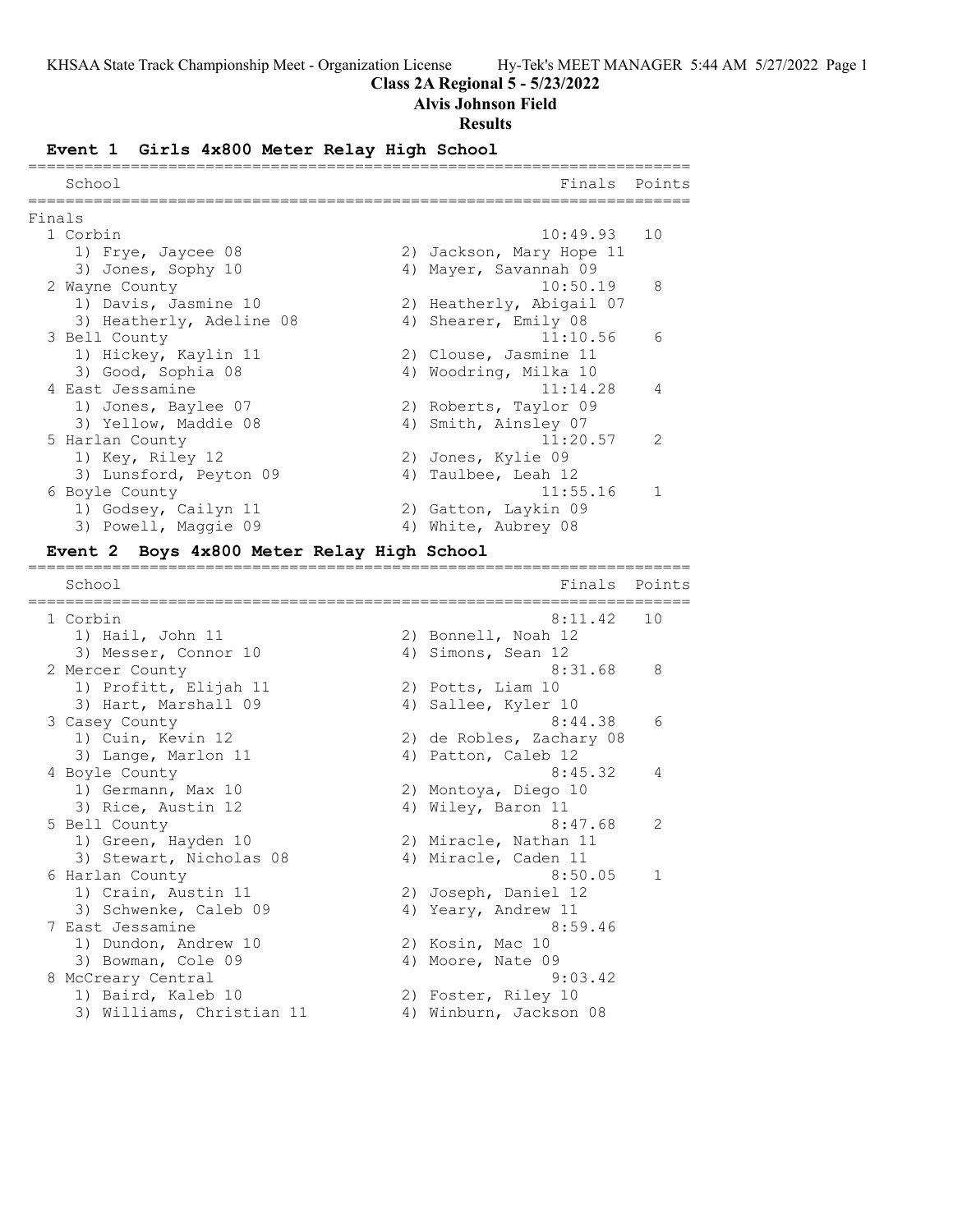## **Class 2A Regional 5 - 5/23/2022**

**Alvis Johnson Field**

#### **Results**

#### **Event 3 Girls 100 Meter Hurdles High School**

| Name                  | Year School          | Finals H# Points |                |                |
|-----------------------|----------------------|------------------|----------------|----------------|
| 1 Piazza, Jai Maria   | 11 Mercer County     | 15.32 2 10       |                |                |
| 2 Reagan, Learin      | 09 Rockcastle County | $16.75$ 2 8      |                |                |
| 3 Russell, Maddie Jo  | 10 Corbin            | 16.79            | $\overline{2}$ | 6              |
| 4 Moore, Emilea       | 10 East Jessamine    | 17.25            | $\overline{2}$ | $\overline{4}$ |
| 5 Phillips, Paige     | 10 Harlan County     | 17.42            | $\overline{2}$ | $\overline{2}$ |
| 6 Deering, Alexandria | 09 East Jessamine    | 18.69            | 2              | $\overline{1}$ |
| 7 Hensley, Heaven     | 09 Harlan County     | 19.18            | $\overline{1}$ |                |
| 8 Jones, Olivia       | 11 Corbin            | 19.40            | -2             |                |
| -- Morales, Olivia    | 08 Knox Central      | DO.              |                |                |
| -- Graham, Emma       | 08 Garrard County    | DO               | 2              |                |

#### **Event 4 Boys 110 Meter Hurdles High School**

========================================================================== Finals H# Points

| <b>Nalle</b>      | TAUT DUINNT       | L'INCIS U# LOTNIP |                |     |
|-------------------|-------------------|-------------------|----------------|-----|
| 1 Lukitsch, Jalen | 12 Mercer County  | 14.98 2 10        |                |     |
| 2 Mays, Thaddeus  | 10 Mercer County  | 15.86 2 8         |                |     |
| 3 Yeary, Matt     | 12 Harlan County  | 16.00             |                | 2 6 |
| 4 Reed, Shawn     | 09 East Jessamine | 17.57             |                | 2 4 |
| 5 Sergent, Dallas | 10 Harlan County  | 17.81             |                | 2 2 |
| 6 Lanham, Brady   | 10 Corbin         | 18.33             |                | 2 1 |
| 7 Watts, Caden    | 10 East Jessamine | 18.74             | $\overline{2}$ |     |

## **Event 5 Girls 100 Meter Dash High School**

==========================================================================

| Name                                                     | Year School Sandar         | Finals H# Points |                |                |        |
|----------------------------------------------------------|----------------------------|------------------|----------------|----------------|--------|
| 1 Yeast, Timberlynn 11 Mercer County                     |                            | 12.38            |                | 4 10           |        |
| 2 Morrow, Molly 32 Garrard County                        |                            | 13.27 4          |                | 8              |        |
| 3 Fain, Jaylynn 10 Knox Central 13.34 4                  |                            |                  |                | 6              |        |
| 4 Byrd, Payton                                           | 11 Lincoln County 13.38 4  |                  |                | $\overline{4}$ | 13.375 |
| 5 Karst, Ella (10 Harlan County 13.38 4 2                |                            |                  |                |                | 13.377 |
| 6 Henson, Addy 69 Corbin                                 | $13.85$ 4 1                |                  |                |                |        |
| 7 Eldridge, Emilee 11 Harlan County                      |                            | 13.93            | $\overline{4}$ |                |        |
| 8 Quisenberry, Alaya (1988) 68 Garrard County            |                            | 14.17            | 4              |                |        |
| 9 Johnson, Karlee 11 Boyle County                        | 14.29                      |                  | 3              |                |        |
| 10 Loudermilk, Megan 69 McCreary Central 14.44           |                            |                  | 3              |                |        |
| and 11 Corbin<br>11 Hagan, Macy                          | 14.48                      |                  | 3              |                |        |
| 12 Johnson, Constance 12 Lincoln County                  |                            | 14.57            | 3              |                |        |
| 13 Wolfe, Carlie 68 Clay County                          | 14.65                      |                  | 3              |                |        |
| 14 Pendland, Madison 67 Clay County                      |                            | 14.72            | 3              |                |        |
| 15 Evans, Sloan 68 East Jessamine 15.00                  |                            |                  | 2              |                |        |
| 16 Howard, Lilian                                        | 10 East Jessamine 15.60    |                  | 2              |                |        |
| 17 Peavie, Gracie                                        | 09 Rockcastle County 16.64 |                  | 2              |                |        |
| 18 Patel, Khushi                       09 Russell County |                            | 17.41            | 2              |                |        |
| -- Fisher, Natalie                                       | 10 Knox Central            | FS               | 3              |                |        |

### **Event 6 Boys 100 Meter Dash High School**

| Name                 | Year School      | Finals H# Points |    |
|----------------------|------------------|------------------|----|
| 1 Brown, Beau        | 11 Mercer County | 10.98 4 10       |    |
| 2 Longmire, Treyveon | 12 Corbin        | 11 11            | 48 |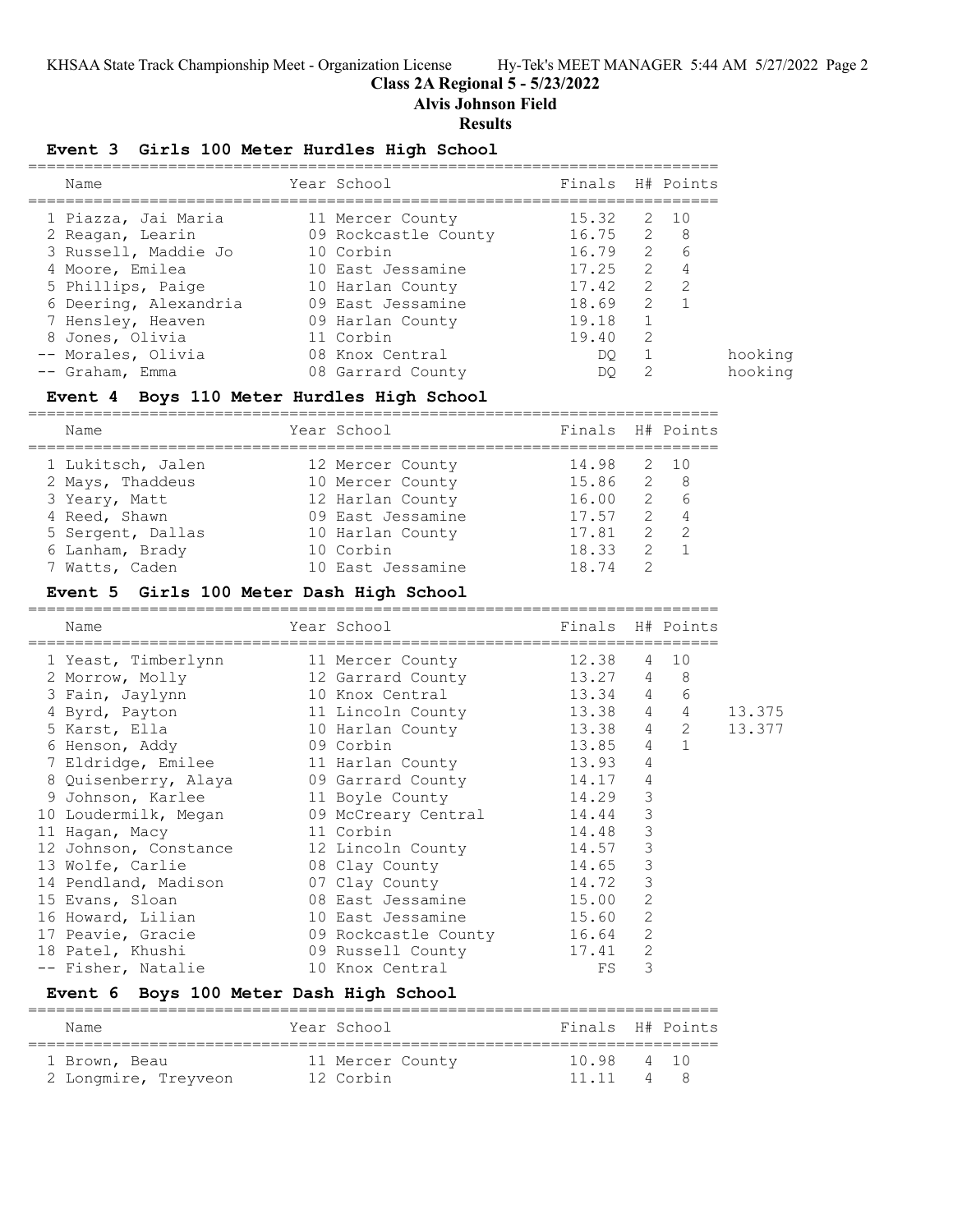#### **Class 2A Regional 5 - 5/23/2022**

**Alvis Johnson Field**

#### **Results**

## **....Event 6 Boys 100 Meter Dash High School**

| 3 Jackson, Donovan 12 Casey County 11.26                                 |  | $4\overline{ }$ | 6              |        |
|--------------------------------------------------------------------------|--|-----------------|----------------|--------|
| 4 Jackson, Tajii               12 East Jessamine               11.31   4 |  |                 | $\overline{4}$ |        |
| 5 Peavler, Jackson 12 Mercer County 11.32 4                              |  |                 | 2              |        |
| 6 Hopkins, Demarco 12 Harlan County 11.40                                |  | $4\overline{ }$ | $\mathbf{1}$   |        |
| 7 Kelly, Luke 11.65 4                                                    |  |                 |                |        |
| 8 Thorn, Preston 11 Casey County 11.73 4                                 |  |                 |                | 11.724 |
| 9 Johnson, Andre               12 East Jessamine             11.73     3 |  |                 |                | 11.725 |
| 10 Wolfe, Brady 11 Clay County 11.84 3                                   |  |                 |                |        |
| 11 Baker, Brandon 12 Corbin 11.93                                        |  | $\mathcal{S}$   |                |        |
| 12 Carr, Aiden 68 Clay County 12.05                                      |  | $\mathcal{S}$   |                |        |
| 13 Board, Dalton 12 Lincoln County 12.07                                 |  | $\mathcal{E}$   |                |        |
| 14 Smith, Jacob 10 Knox Central 12.29                                    |  | 3               |                |        |
| 15 Giglio, Kyree 10 McCreary Central 12.33 2                             |  |                 |                |        |
| 16 Blakemore, Trent 11 Boyle County 12.34                                |  | $\mathbf{1}$    |                |        |
| 17 Willoughby, Brenton 11 Knox Central 12.36                             |  | 2               |                |        |
| 18 Felix, Lee 12 McCreary Central 12.38                                  |  | $\mathcal{E}$   |                |        |
| 19 Carlton, Devin R. 09 Lincoln County 12.54                             |  | 2               |                |        |
| 20 Wright, Nathanael 08 Wayne County 12.63 2                             |  |                 |                |        |
| 21 Medley, Ethan 11 Rockcastle County 12.71 1                            |  |                 |                | 12.703 |
| 22 Trosper, Clayton 11 Russell County 12.71 1                            |  |                 |                | 12.706 |
| 23 Gabbard, Creed 69 Rockcastle County 12.79 1                           |  |                 |                |        |
| 24 Guinn, Kent 69 Wayne County 12.85 1                                   |  |                 |                |        |
| 25 Simmons, Malachi (09 Garrard County 12.94                             |  | 2               |                |        |

#### **Event 7 Girls 4x200 Meter Relay High School**

======================================================================= School **Finals** Points ======================================================================= 1 Mercer County 1:52.29 10 1) Sims, Blaize 10 2) Yeast, Teigh 08 3) Piazza, Ralasia 08 4) Lewis, Katie R. 10 2 Corbin 1:55.39 8 1) Jones, Olivia 11 2) Faulkner, Lauren 12 3) Gibson, Grace 11 4) Ashurst, Emma 11 3 Harlan County 1:55.76 6 1) Eldridge, Emilee 11 2) Griffin, Taytum 11 3) Howard, Brianna 10 4) Karst, Ella 10 4 East Jessamine 1:57.10 4 1) Vittitow, Alexis 09 2) Stappe, Abby 09 3) Turner, Abigail 09 (4) Evans, Reece 11 5 Boyle County 2:00.38 2 1) Bonta, Kinley 10 2) Cobb, Lili 09 3) Gesin, Kamryn 10 1940 Heist, Sharon 08 6 Lincoln County 2:00.45 1 1) Franklin, Ella 09 (2) Slone, Alexis 11 3) Johnson, Constance 12 (4) Byrd, Payton 11 7 McCreary Central 2:02.29 1) Lay, Hallie 10 2) Loudermilk, Megan 09 3) Tucker, Alyssa 10 4) Valdez, Gabbriella 08

#### **Event 8 Boys 4x200 Meter Relay High School** ==========================================================================

| School         | Finals H# Points |  |
|----------------|------------------|--|
| 1 Casey County | $1:32.89$ 2 10   |  |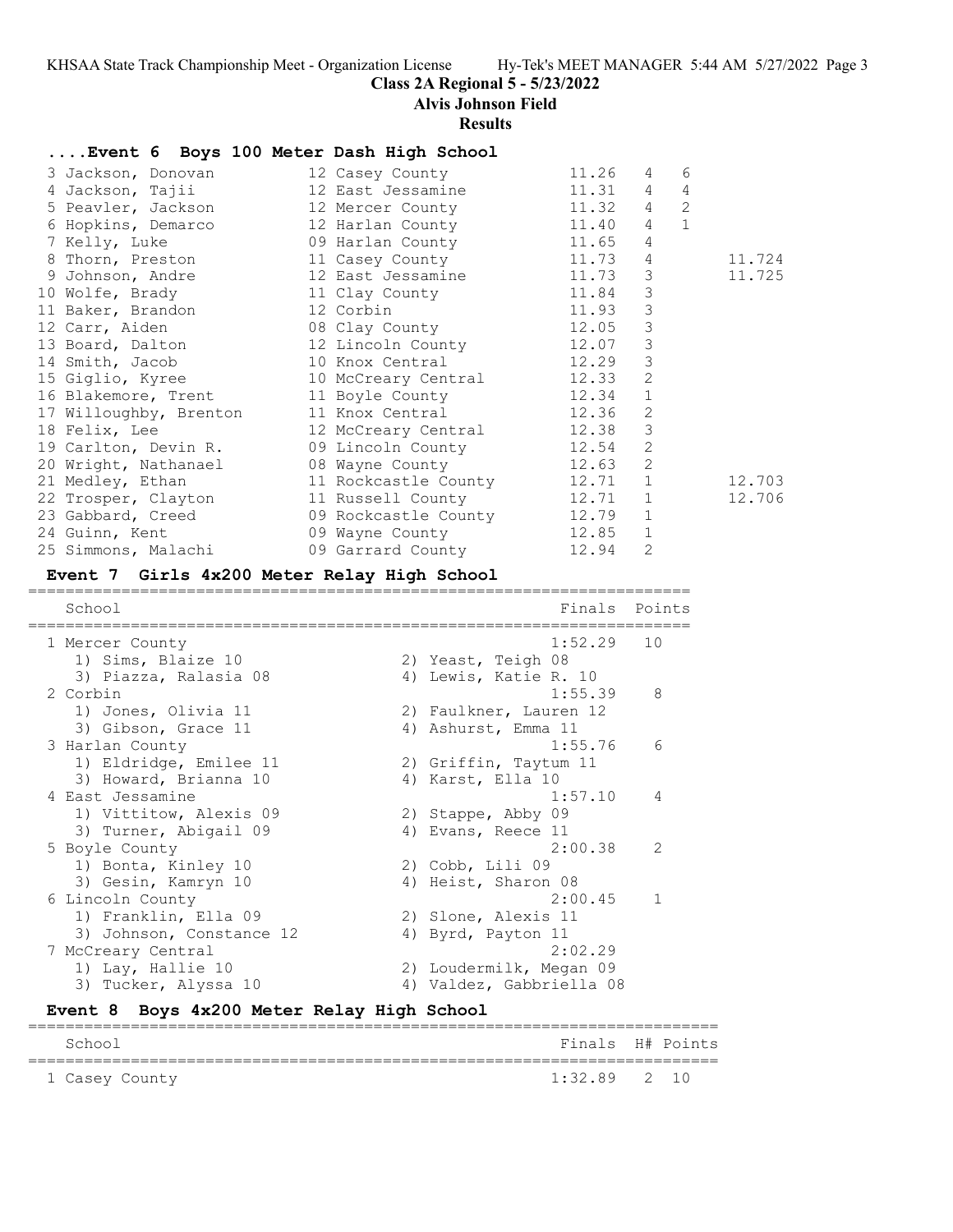# **Class 2A Regional 5 - 5/23/2022**

# **Alvis Johnson Field**

## **Results**

# **....Event 8 Boys 4x200 Meter Relay High School**

| 1) Gossage, Eli 11       | 2) Jackson, Donovan 12     |                |     |
|--------------------------|----------------------------|----------------|-----|
| 3) Thorn, Preston 11     | 4) Stonebraker, Solomon 09 |                |     |
| 2 Mercer County          | 1:33.51                    | $\overline{2}$ | - 8 |
| 1) Lukitsch, Jalen 12    | 2) Mays, Matthew 12        |                |     |
| 3) Peavler, Riley 12     | 4) Lewis, Jonah 12         |                |     |
| 3 East Jessamine         | 1:34.04                    | $\overline{2}$ | 6   |
| 1) Woodrum, Bodie 12     | 2) Braxton, Tekenyon 11    |                |     |
| 3) Reed, Shawn 09        | 4) Johnson, Andre 12       |                |     |
| 4 Harlan County          | 1:35.13                    | $\overline{2}$ | 4   |
| 1) Carr, Luke 12         | 2) Jordan, Thomas 10       |                |     |
| 3) Hopkins, Demarco 12   | 4) Kelly, Luke 09          |                |     |
| 5 Corbin                 | 1:35.34                    | $\overline{2}$ | 2   |
| 1) Lanham, Brady 10      | 2) Webb, Kyle 12           |                |     |
| 3) Baker, Brandon 12     | 4) Stevens, Tye 11         |                |     |
| 6 Boyle County           | 1:36.50                    | $\overline{2}$ | 1   |
| 1) Alexander, William 11 | 2) Fluty, AJ 12            |                |     |
| 3) Rahbany, John 11      | 4) Short, Eli 10           |                |     |
| 7 Rockcastle County      | 1:38.03                    | 2              |     |
| 1) Burton, Jaidan 11     | 2) Medley, Ethan 11        |                |     |
| 3) Powell, Carter 09     | 4) Tyree, Ethan 11         |                |     |
| 8 McCreary Central       | 1:39.06                    | 2              |     |
| 1) Davis, Trey 12        | 2) Felix, Lee 12           |                |     |
| 3) Loudermilk, Daniel 10 | 4) Loudermilk, Noah 12     |                |     |
| 9 Lincoln County         | 1:42.56                    | $\mathbf{1}$   |     |
| 1) Patel, Jayden 09      | 2) Rayburn, Trevor 10      |                |     |
| 3) Carlton, Devin R. 09  | 4) Board, Dalton 12        |                |     |
| 10 Clay County           | 1:58.47                    | $\mathbf 1$    |     |
| 1) Pendland, Cody 11     | 2) Cantrell, Ashton 11     |                |     |
| 3) Hooker, Jaxon 10      | 4) Samples, Cole 09        |                |     |
| 11 Garrard County        | 1:58.96                    | 1              |     |
| 1) Ison, Trenton 12      | 2) Newcomb, Jayden 08      |                |     |
| 3) Allen, Garrett 09     | 4) Whitworth, Clayton 09   |                |     |

# **Event 9 Girls 1600 Meter Run High School**

| Name                 | Year School          | Finals  | Points         |
|----------------------|----------------------|---------|----------------|
| 1 Bastin, Abigail    | 08 Lincoln County    | 5:08.20 | 10             |
| 2 Dotson, Alexis     | 10 Rockcastle County | 5:18.77 | 8              |
| 3 Darnell, Clayra    | 11 Mercer County     | 5:33.25 | 6              |
| 4 Lunsford, Peyton   | 09 Harlan County     | 5:42.55 | $\overline{4}$ |
| 5 Frye, Jaycee       | 08 Corbin            | 5:45.22 | $\mathcal{L}$  |
| 6 Rager, Cadence     | 07 Russell County    | 5:49.06 |                |
| 7 Jackson, Mary Hope | 11 Corbin            | 5:57.93 |                |
| 8 Woodring, Milka    | 10 Bell County       | 6:16.19 |                |
| 9 White, Aubrey      | 08 Boyle County      | 6:28.82 |                |
| 10 White, Lauren     | 11 Russell County    | 6:38.53 |                |
| 11 Hickey, Kaylin    | 11 Bell County       | 6:45.00 |                |
| 12 Jones, Kylie      | 09 Harlan County     | 6:51.33 |                |
| 13 Mills, Kaylee     | 07 Knox Central      | 6:52.59 |                |
| 14 Pittman, Vanessa  | 07 Casey County      | 7:36.26 |                |
| 15 Smith, Katie Beth | 10 Lincoln County    | 7:44.82 |                |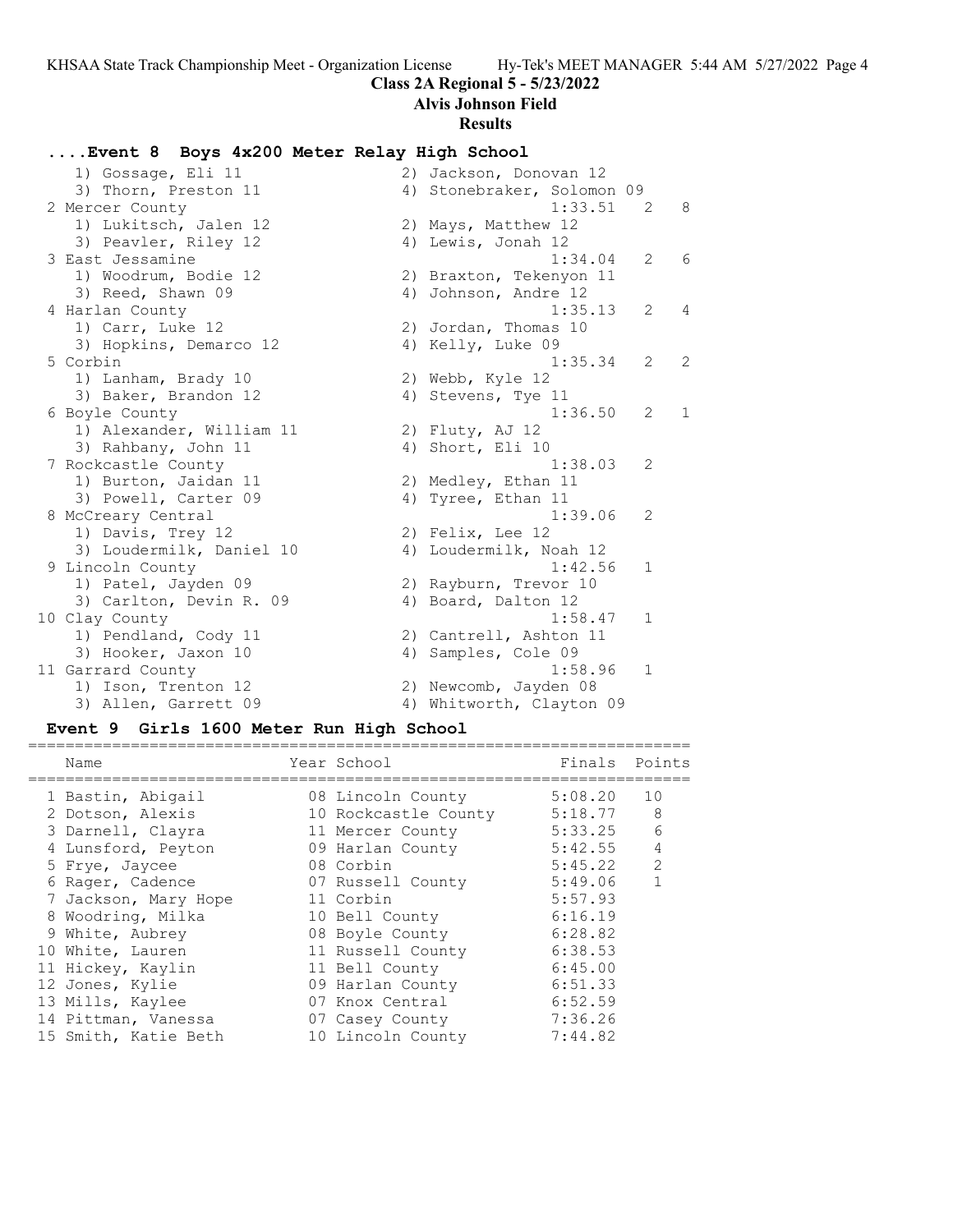**Class 2A Regional 5 - 5/23/2022**

**Alvis Johnson Field**

# **Results**

# **Event 10 Boys 1600 Meter Run High School**

| Name                                         | Year School            |                    | Finals                       |    | Points       |
|----------------------------------------------|------------------------|--------------------|------------------------------|----|--------------|
| 1 Miracle, Caden                             | 11 Bell County         |                    | 4:31.02                      | 10 |              |
| 2 Hail, John                                 | 11 Corbin              |                    | 4:43.70                      |    | 8            |
| 3 Joseph, Daniel                             | 12 Harlan County       |                    | 4:46.69                      |    | 6            |
| 4 Yeary, Andrew                              | 11 Harlan County       |                    | 4:53.24                      |    | 4            |
| 5 Hart, Marshall                             | 09 Mercer County       |                    | 4:54.28                      |    | $\mathbf{2}$ |
| 6 Bonnell, Noah                              | 12 Corbin              |                    | 5:02.48                      |    | 1            |
| 7 Perez, Aden                                | 11 Wayne County        |                    | 5:06.16                      |    |              |
| 8 Arno, James                                | 11 Bell County         |                    | 5:10.60                      |    |              |
| 9 Baird, Kaleb                               | 10 McCreary Central    |                    | 5:11.99                      |    |              |
| 10 Moore, Nate                               | 09 East Jessamine      |                    | 5:15.43                      |    |              |
| 11 Johnson, Elijah                           | 10 Lincoln County      |                    | 5:19.20                      |    |              |
| 12 Bastin, Caden                             | 10 Lincoln County      |                    | 5:23.22                      |    |              |
| 13 Asher, Aaron                              |                        |                    | 11 Rockcastle County 5:23.92 |    |              |
| 14 de Robles, Zachary                        | 08 Casey County        |                    | 5:23.95                      |    |              |
| 15 Garrard, Brandon                          | 11 Clay County         |                    | 5:28.57                      |    |              |
| 16 Taylor, Cody                              | 10 McCreary Central    |                    | 5:30.39                      |    |              |
| 17 Bostick, Cannon                           | 10 Boyle County        |                    | 5:31.04                      |    |              |
| 18 McBride, Jayden                           | 10 East Jessamine      |                    | 5:37.57                      |    |              |
| 19 Buras, Mason                              | 11 Russell County      |                    | 5:38.67                      |    |              |
| 20 Trosper, Bryson                           | 08 Russell County      |                    | 5:39.26                      |    |              |
| 21 Martin, Woods                             | 09 Garrard County      |                    | 5:52.37                      |    |              |
| 22 Abbott, Kru                               | 08 Wayne County        |                    | 5:54.40                      |    |              |
| 23 Burkhead, James                           |                        |                    | 10 Garrard County 5:56.73    |    |              |
| 24 Rice, Austin                              |                        |                    | 12 Boyle County 5:56.74      |    |              |
| 25 Brown, Daktoa                             | 08 Knox Central        |                    | 6:33.77                      |    |              |
| 26 Lovett, AJ                                | 10 Clay County         |                    | 6:47.41                      |    |              |
| Event 11 Girls 4x100 Meter Relay High School |                        |                    |                              |    |              |
| School                                       |                        |                    | Finals                       |    | H# Points    |
| 1 Rockcastle County                          | .===================== |                    | 52.30                        | 2  | 10           |
| 1) Martin, Allie 12                          |                        |                    | 2) Reagan, Learin 09         |    |              |
| 3) Swinney, Maliyah 07                       |                        | 4) Watson, Emma 11 |                              |    |              |
| 2 East Jessamine                             |                        |                    | 52.55                        | 2  | 8            |
| 1) Evans, Reece 11                           |                        |                    | 2) Fraddosio, Audrey 09      |    |              |
| 3) Vittitow, Alexis 09                       |                        |                    | 4) Moore, Emilea 10          |    |              |
| 3 Harlan County                              |                        |                    | 53.84                        | 2  | 6            |
| 1) Eldridge, Emilee 11                       |                        |                    | 2) Griffin, Taytum 11        |    |              |
| 3) Karst, Ella 10                            |                        |                    | 4) Phillips, Paige 10        |    |              |
| 4 Corbin                                     |                        |                    | 54.38                        | 2  | 4            |
| 1) Russell, Maddie Jo 10                     |                        |                    | 2) Faulkner, Lauren 12       |    |              |
| 3) Gibson, Grace 11                          |                        |                    | 4) Ashurst, Emma 11          |    |              |
| 5 Mercer County                              |                        |                    | 54.89                        | 2  | 2            |
| 1) Alcorn, Aaliyah 10                        |                        | 2) Sims, Blaize 10 |                              |    |              |
| 3) Piazza, Ralasia 08                        |                        |                    | 4) Lewis, Katie R. 10        |    |              |
| 6 Garrard County                             |                        |                    | 55.85                        | 2  | 1            |
| 1) Quisenberry, Alaya 09                     |                        |                    | 2) Morrow, Amanda 10         |    |              |
| 3) Morrow, Grace 12                          |                        |                    | 4) Morrow, Molly 12          |    |              |
| 7 Knox Central                               |                        |                    | 55.93                        | 2  |              |
| 1) Fain, Jaylynn 10                          |                        |                    | 2) Fisher, Natalie 10        |    |              |
| 3) Frost, Isabella 10                        |                        | 4) Brock, Layla 08 |                              |    |              |

8 Boyle County 56.77 2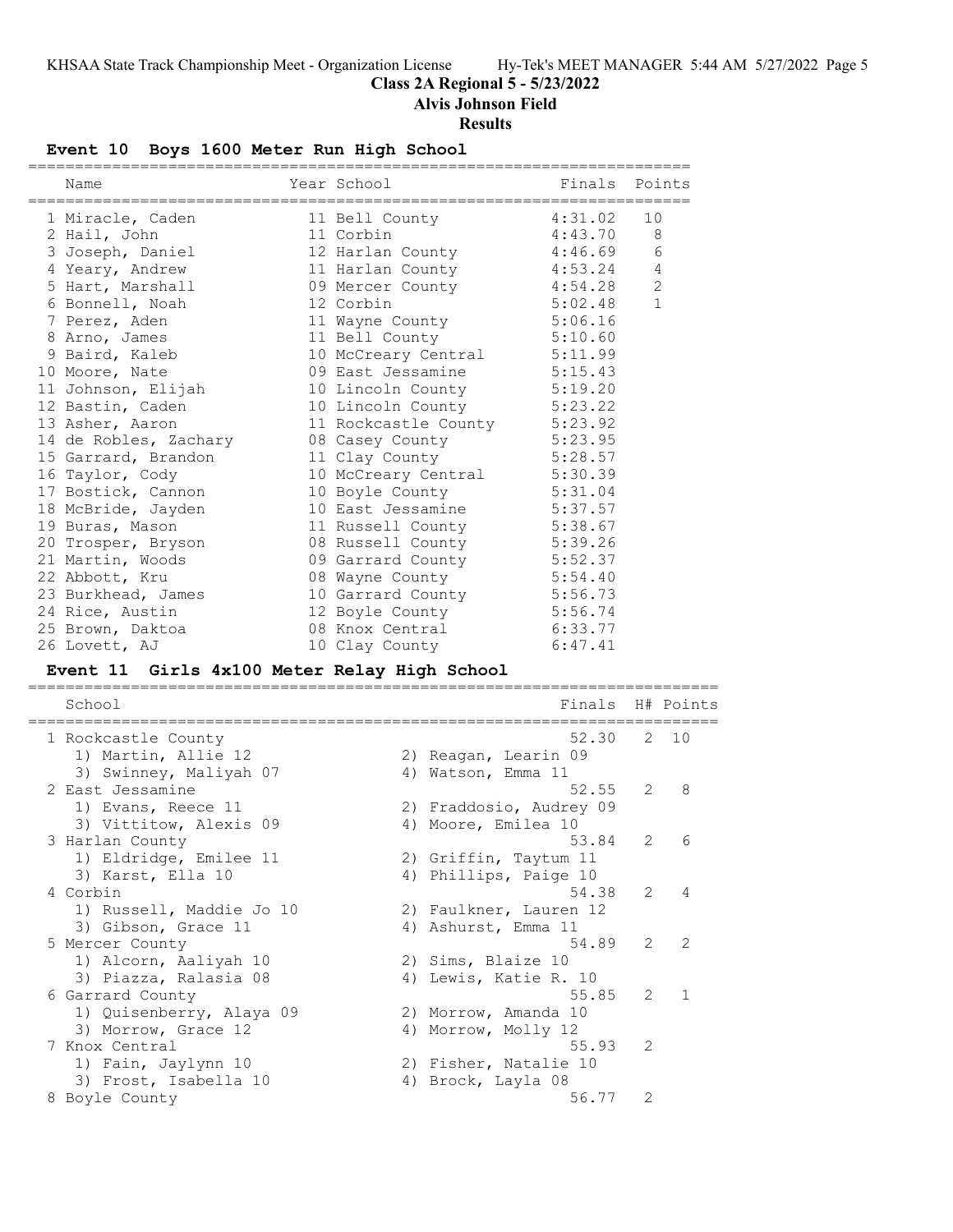## **Class 2A Regional 5 - 5/23/2022**

**Alvis Johnson Field**

#### **Results**

#### **....Event 11 Girls 4x100 Meter Relay High School**

| 1) Bonta, Kinley 10   | $2)$ Cobb, Lili 09       |
|-----------------------|--------------------------|
| 3) Heist, Sharon 08   | 4) Johnson, Karlee 11    |
| 9 McCreary Central    | 57.59 1                  |
| 1) Kidd, Kendall 12   | 2) Loudermilk, Megan 09  |
| 3) Tucker, Alyssa 10  | 4) Valdez, Gabbriella 08 |
| 10 Clay County        | 57.88<br>$\overline{1}$  |
| 1) Cole, Carli 08     | 2) Pendland, Madison 07  |
| 3) Smith, Andrea 09   | 4) Wolfe, Carlie 08      |
| 11 Lincoln County     | 59.60                    |
| 1) Roberts, Kaylee 11 | 2) Slone, Alexis 11      |
| 3) Franklin, Ella 09  | 4) Byrd, Payton 11       |

#### **Event 12 Boys 4x100 Meter Relay High School**

========================================================================== School Finals H# Points ========================================================================== 1 Mercer County 43.55 2 10 1) Lukitsch, Jalen 12 (2) Brown, Beau 11 3) Peavler, Riley 12 4) Peavler, Jackson 12 2 Corbin 44.01 2 8 1) Baker, Brandon 12 2) Mills, Seth 12 3) Llewellyn, Hayden 11 4) Longmire, Treyveon 12 3 East Jessamine 45.04 2 6 1) Johnson, Andre 12 2) Crofts, Jacob 12 3) Braxton, Tekenyon 11 (4) Jackson, Tajii 12 4 Harlan County 45.74 2 4 1) Carr, Luke 12 2) Hopkins, Demarco 12 3) Jordan, Thomas 10 4) Kelly, Luke 09 5 Boyle County 46.42 2 2 1) Alexander, William 11 2) Short, Eli 10 3) Rahbany, John 11 4) Ziesmer, Tommy 11 6 Clay County 47.34 2 1 1) Woods, Jayden 08 2) Carr, Aiden 08 3) Fields, Noah 12 4) Wolfe, Brady 11 7 Knox Central 49.21 1 1) Willoughby, Brenton 11 2) Smith, Jacob 10 3) Mills, Brady 10 (4) Partin, Steve 10 8 Casey County 49.29 2 1) Lange, Marlon 11 2) Patton, Caleb 12 3) Stonebraker, Solomon 09 (4) Thorn, Preston 11 9 Lincoln County 61.48 1 1) Roberts, Eli 07 (2) Patel, Jayden 09 3) Carlton, Devin R. 09 (4) Board, Dalton 12 10 Garrard County **51.83** 2 1) Godber, Daniel 12 2) Simmons, Malachi 09 3) Martin, Woods 09 4) Young, Alex 09 11 McCreary Central 53.52 1 1) Rowe, Cayden 11 2) Giglio, Kyree 10 1 International<br>1) Rowe, Cayden 11 (1998) 2) Giglio, Kyree 10<br>3) Kilby, Brokiah 09 (1998) 4) Baird, Parker 07

#### **Event 13 Girls 400 Meter Dash High School** ==========================================================================

| Name |                     | Year School      | Finals H# Points |  |
|------|---------------------|------------------|------------------|--|
|      | 1 Yeast, Timberlynn | 11 Mercer County | $1:00.23$ 4 10   |  |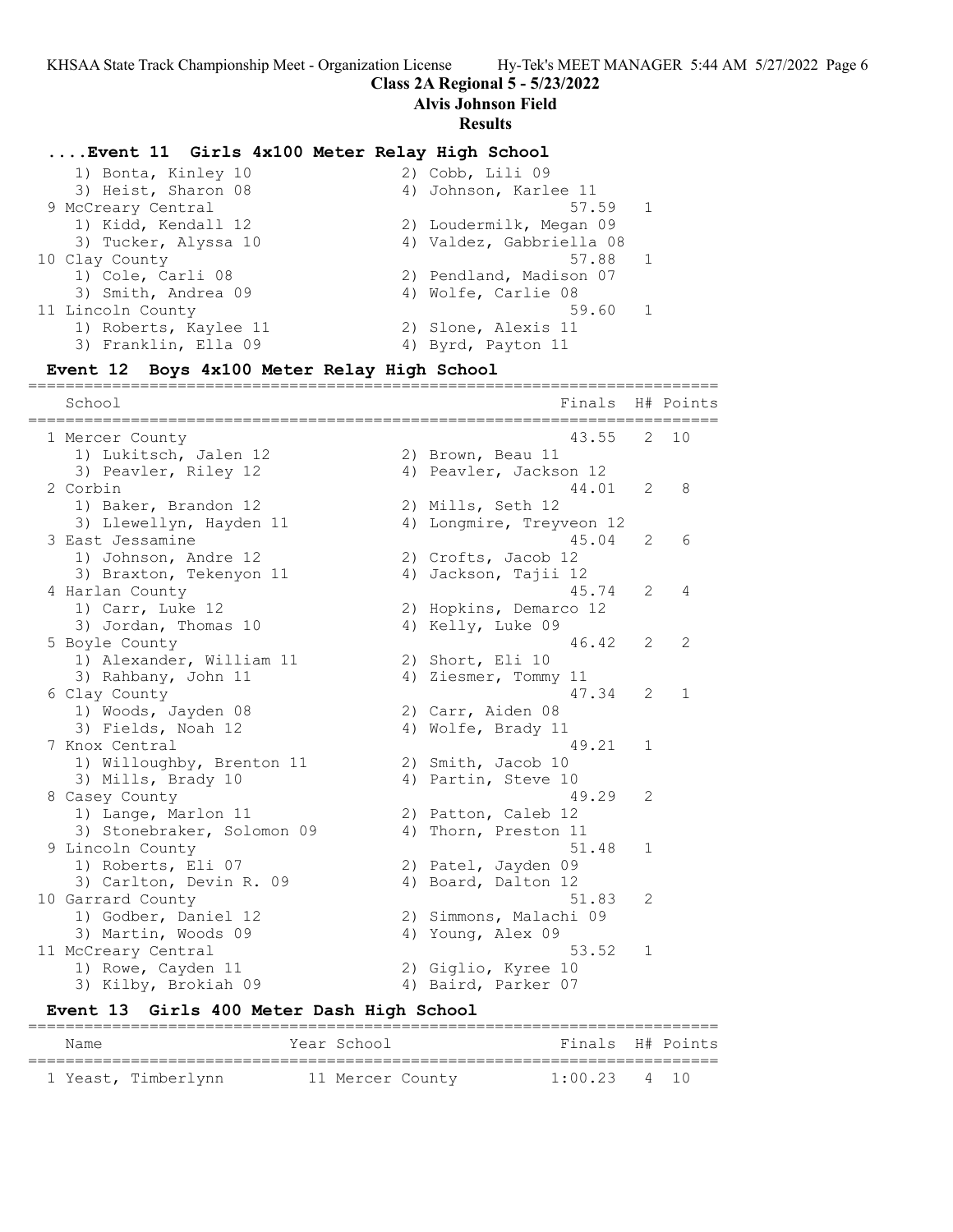## **Class 2A Regional 5 - 5/23/2022**

#### **Alvis Johnson Field**

#### **Results**

#### **....Event 13 Girls 400 Meter Dash High School**

| 2 Yeast, Teigh                                   | 08 Mercer County          | 1:01.88 | 4              | 8              |
|--------------------------------------------------|---------------------------|---------|----------------|----------------|
| 3 Watson, Emma                                   | 11 Rockcastle County      | 1:02.82 | 4              | 6              |
| 4 Davis, Jasmine                                 | 10 Wayne County 1:08.11   |         | $\overline{4}$ | 4              |
| 5 Turner, Abigail                                | 09 East Jessamine 1:08.34 |         | 3              | $\overline{2}$ |
| 6 Heatherly, Adeline                             | 08 Wayne County 1:09.45   |         | 4              | $\mathbf{1}$   |
| 7 Valdez, Gabbriella 68 McCreary Central 1:09.69 |                           |         | $\overline{4}$ |                |
| 8 Johnson, Constance                             | 12 Lincoln County         | 1:10.04 | $\overline{4}$ |                |
| 9 Slone, Alexis                                  | 11 Lincoln County         | 1:10.65 | 3              |                |
| 10 Perez, Nancy                                  | 12 Garrard County         | 1:11.23 | 3              |                |
| 11 Hughes, Chloe                                 | 11 East Jessamine         | 1:12.07 | 3              |                |
| 12 Howard, Brianna                               | 10 Harlan County          | 1:12.62 | 4              |                |
| 13 Gray, Addi                                    | 08 Harlan County          | 1:12.85 | 3              |                |
| 14 Gilbert, Rachelle                             | 11 Corbin                 | 1:13.85 | 3              |                |
| 15 Graham, Emma                                  | 08 Garrard County         | 1:14.87 | $\overline{2}$ |                |
| 16 Mayer, Savannah                               | 09 Corbin                 | 1:16.44 | $\overline{2}$ |                |
| 17 Hurst, Sydney                                 | 09 Knox Central           | 1:17.44 | $\overline{2}$ |                |
| 18 Bartrug, Natalie                              | 08 Russell County         | 1:18.99 | $\overline{2}$ |                |
| 19 Pittman, Vanessa                              | 07 Casey County           | 1:26.92 | $\overline{2}$ |                |

#### **Event 14 Boys 400 Meter Dash High School**

========================================================================== Year School Finals H# Points ========================================================================== 1 Messer, Connor 10 Corbin 52.71 4 10 2 Gossage, Eli 11 Casey County 53.19 4 8 3 Fluty, AJ 12 Boyle County 53.44 4 6 53.432 4 Stevens, Tye 11 Corbin 53.44 4 4 53.438 5 Loudermilk, Noah 12 McCreary Central 54.66 4 2 6 Burnett, Cameron 12 Bell County 55.02 4 1 7 Cares, Wesley 11 Wayne County 55.07 4 8 Warren, Collin 11 Mercer County 55.38 3 9 Powell, Carter 09 Rockcastle County 55.59 4 10 Woodrum, Bodie 12 East Jessamine 55.82 3 11 Collett, Hunter 11 Harlan County 56.02 3 12 Mchargue, Cooper 11 Harlan County 58.13 3 13 Guinn, Kent 09 Wayne County 58.40 3 14 Motley, Dante 09 East Jessamine 58.57 3 15 Sallee, Toby 09 Lincoln County 59.57 2

| 16 Kilby, Maximus   | 09 Boyle County     | 1:00.50 | $\overline{2}$ |
|---------------------|---------------------|---------|----------------|
| 17 Patel, Jayden    | 09 Lincoln County   | 1:00.62 | - 2            |
| 18 Samples, Cole    | 09 Clay County      | 1:00.85 | - 3            |
| 19 Kilby, Brokiah   | 09 McCreary Central | 1:01.82 | -1             |
| 20 Hardwick, Aydan  | 11 Russell County   | 1:03.46 | 1              |
| 21 Young, Alex      | 09 Garrard County   | 1:03.83 | - 2            |
| 22 Saylor, Zach     | 10 Garrard County   | 1:05.40 | - 2            |
| 23 Cantrell, Ashton | 11 Clay County      | 1:16.84 | 1              |
|                     |                     |         |                |

## **Event 15 Girls 300 Meter Hurdles High School**

| Name                                    | Year School                              | Finals H# Points           |     |
|-----------------------------------------|------------------------------------------|----------------------------|-----|
| 1 Piazza, Jai Maria<br>2 Reagan, Learin | 11 Mercer County<br>09 Rockcastle County | 46.84 2 10<br>49.68        | 2 8 |
| 3 Moore, Emilea<br>4 Tarter, Annabelle  | 10 East Jessamine<br>10 Boyle County     | $50.01$ 2 6<br>$52.56$ 2 4 |     |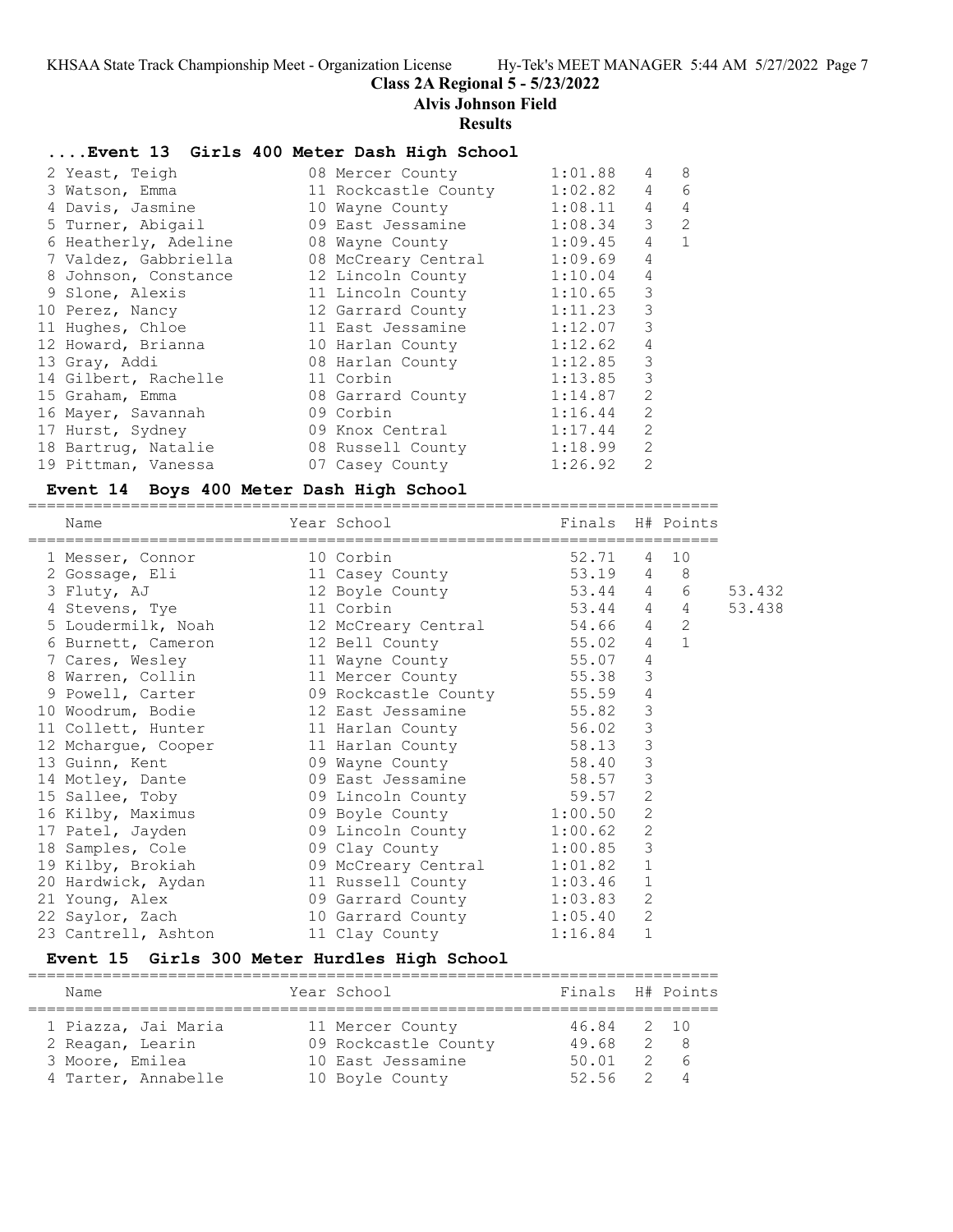#### **Class 2A Regional 5 - 5/23/2022**

**Alvis Johnson Field**

#### **Results**

#### **....Event 15 Girls 300 Meter Hurdles High School**

| 5 Jones, Olivia   | 11 Corbin         | 52.87 2 2 |              |  |
|-------------------|-------------------|-----------|--------------|--|
| 6 Cummins, Sydney | 10 East Jessamine | 53.16     | 2            |  |
| 7 Phillips, Paige | 10 Harlan County  | 54.59     |              |  |
| 8 Good, Emma      | 09 Corbin         | 56.90     | $\mathbf{1}$ |  |
| 9 Graham, Emma    | 08 Garrard County | 58.87     | 1            |  |
| 10 Carey, Anna    | 10 Knox Central   | 1:01.46   |              |  |

#### **Event 16 Boys 300 Meter Hurdles High School**

| Name                 | Year School         | Finals H# Points |                |                |
|----------------------|---------------------|------------------|----------------|----------------|
| 1 Lukitsch, Jalen    | 12 Mercer County    | 40.66            |                | $3 \quad 10$   |
| 2 Yeary, Matt        | 12 Harlan County    | 41.78 3          |                | - 8            |
| 3 Reed, Shawn        | 09 East Jessamine   | 44.32 3          |                | 6              |
| 4 Patton, Caleb      | 12 Casey County     | 44.38            | 3              | $\overline{4}$ |
| 5 Derousse, Allen    | 12 Mercer County    | 45.23            | $\mathbf{3}$   | $\overline{2}$ |
| 6 Lanham, Brady      | 10 Corbin           | 45.35            | 3              |                |
| 7 Godber, Daniel     | 12 Garrard County   | 45.46            | 3              |                |
| 8 Giglio, Kyree      | 10 McCreary Central | 45.70            | $\mathcal{L}$  |                |
| 9 Trosper, Clayton   | 11 Russell County   | 46.25            | $\mathcal{L}$  |                |
| 10 Sergent, Dallas   | 10 Harlan County    | 46.34            | 3              |                |
| 11 Watts, Caden      | 10 East Jessamine   | 46.61            | $\mathcal{L}$  |                |
| 12 Woodring, Johanan | 11 Bell County      | 50.53            | $\mathcal{L}$  |                |
| 13 Buras, Mason      | 11 Russell County   | 52.33            | $\mathfrak{D}$ |                |

#### **Event 17 Girls 800 Meter Run High School**

========================================================================== Name Year School Finals H# Points ========================================================================== 1 Bastin, Abigail 08 Lincoln County 2:19.19 2 10 2 Dotson, Alexis 10 Rockcastle County 2:23.59 2 8 3 Lunsford, Peyton 09 Harlan County 2:33.92 2 6 4 Frye, Jaycee 08 Corbin 2:35.14 2 4 5 Jackson, Mary Hope 11 Corbin 2:39.46 2 2 6 Rager, Cadence 07 Russell County 2:43.33 2 1 7 Roberts, Taylor 09 East Jessamine 2:46.38 2 8 Gatton, Laykin 09 Boyle County 2:46.51 2 9 Woodring, Milka 10 Bell County 2:46.74 1 10 Tucker, Alyssa 10 McCreary Central 2:54.65 1 11 Key, Riley 12 Harlan County 2:55.67 1 12 Powell, Maggie 09 Boyle County 2:56.36 1 13 Heatherly, Abigail 07 Wayne County 2:56.64 2 14 Mills, Kaylee 07 Knox Central 2:57.39 2 15 Good, Sophia 08 Bell County 2:57.40 2 16 Jones, Baylee 07 East Jessamine 3:00.12 1 17 Reed, Kinsley 09 Lincoln County 3:04.55 1 18 White, Jenna 11 Russell County 3:04.65 1 19 Pittman, Vanessa 07 Casey County 3:25.27 1

### **Event 18 Boys 800 Meter Run High School**

| Name             | Year School    | Finals H# Points |  |
|------------------|----------------|------------------|--|
| 1 Simons, Sean   | 12 Corbin      | $2:01.56$ 2 10   |  |
| 2 Miracle, Caden | 11 Bell County | $2:03.64$ 2 8    |  |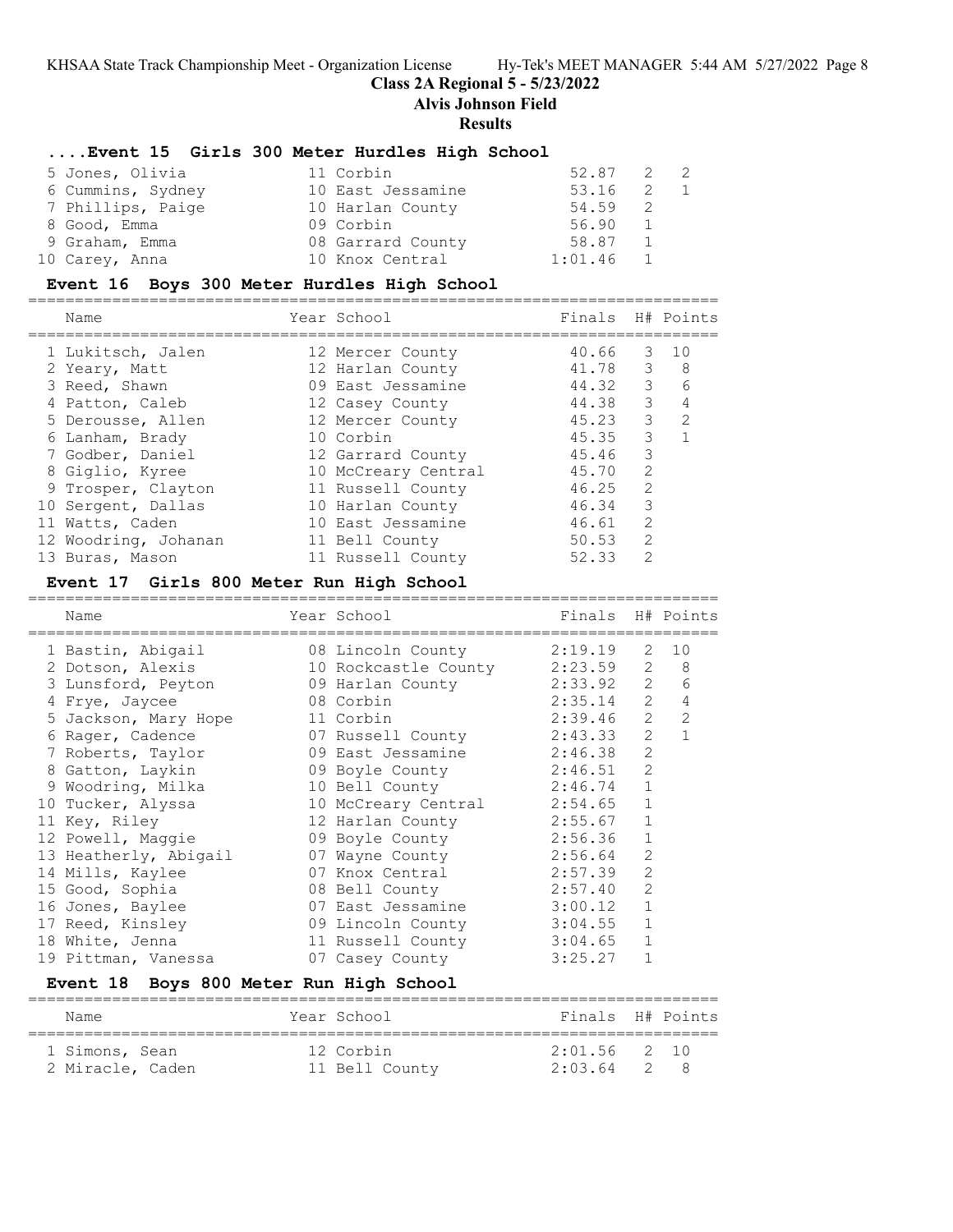### **Class 2A Regional 5 - 5/23/2022**

#### **Alvis Johnson Field**

#### **Results**

#### **....Event 18 Boys 800 Meter Run High School**

| 3 Yeary, Andrew                                | 11 Harlan County            | 2:06.69 | 2              | 6              |
|------------------------------------------------|-----------------------------|---------|----------------|----------------|
| 4 Cuin, Kevin                                  | 12 Casey County             | 2:07.41 | 2              | 4              |
| 5 Anderson, Coleman                            | 10 Corbin                   | 2:08.07 | $\overline{2}$ | $\overline{2}$ |
|                                                |                             |         | $\overline{2}$ | $\mathbf{1}$   |
| 7 Profitt, Elijah                              | 11 Mercer County            | 2:11.09 | $\overline{c}$ |                |
| 8 Wiley, Baron                                 | 11 Boyle County             | 2:11.44 | $\overline{2}$ |                |
| 9 Potts, Liam                                  | 10 Mercer County 2:12.55    |         | $\overline{2}$ |                |
| 10 Green, Hayden                               | 10 Bell County              | 2:13.97 | $\overline{2}$ |                |
| 11 Foster, Riley                               | 10 McCreary Central 2:14.49 |         | $\overline{c}$ |                |
| 12 Perez, Aden                                 | 11 Wayne County 2:17.79     |         | $\overline{2}$ |                |
| 13 Montoya, Diego                              | 10 Boyle County 2:20.90     |         | $\overline{2}$ |                |
| 14 Bowman, Cole                                | 09 East Jessamine 2:21.06   |         | $1\,$          |                |
| 15 Johnson, Elijah 10 Lincoln County 2:22.07   |                             |         | $1\,$          |                |
| 16 de Robles, Zachary (08 Casey County 2:23.40 |                             |         | $\overline{c}$ |                |
| 17 Bastin, Caden 10 Lincoln County 2:27.01     |                             |         | $1\,$          |                |
| 18 McBride, Jayden                             | 10 East Jessamine 2:30.39   |         | $\mathbf{1}$   |                |
| 19 Samples, Cole 69 Clay County 2:31.98        |                             |         | $1\,$          |                |
| 20 Smith, Ryan                                 | 07 McCreary Central 2:38.35 |         | $\mathbf 1$    |                |
| 21 Martin, Woods                               | 09 Garrard County 2:39.12   |         | $\mathbf{1}$   |                |
| 22 Flynn, Seth                                 | 11 Wayne County 2:46.41     |         | $\mathbf{1}$   |                |
| 23 Bartruq, Nathan                             | 09 Russell County 2:54.97   |         | $1\,$          |                |
| 24 Lovett, AJ                                  | 10 Clay County 2:59.39      |         | $\mathbf{1}$   |                |

#### **Event 19 Girls 200 Meter Dash High School**

========================================================================== Name Year School Finals H# Points ========================================================================== 1 Yeast, Timberlynn 11 Mercer County 26.18 4 10 2 Watson, Emma 11 Rockcastle County 27.49 4 8 3 Byrd, Payton 11 Lincoln County 27.81 4 6 4 Karst, Ella 10 Harlan County 28.51 4 4 5 Ashurst, Emma 11 Corbin 29.19 4 2 6 Fraddosio, Audrey 09 East Jessamine 29.26 3 1 7 Griffin, Taytum 11 Harlan County 29.54 4 8 Kidd, Kendall 12 McCreary Central 29.76 3 29.753 9 Johnson, Constance 12 Lincoln County 29.76 4 29.756 10 Faulkner, Lauren 12 Corbin 29.93 4 11 Morrow, Amanda 10 Garrard County 30.15 3 12 Johnson, Karlee 11 Boyle County 30.33 3 13 Wolfe, Carlie 08 Clay County 31.46 2 14 Carey, Anna 10 Knox Central 32.55 2 15 Smith, Andrea 09 Clay County 32.65 2 16 Bartrug, Natalie 08 Russell County 32.79 2 17 Hurst, Sydney 09 Knox Central 34.14 2

#### **Event 20 Boys 200 Meter Dash High School**

| Name                | Year School       | Finals H# Points |   |      |
|---------------------|-------------------|------------------|---|------|
| 1 Brown, Beau       | 11 Mercer County  | 22.19            |   | 4 10 |
| 2 Jackson, Donovan  | 12 Casey County   | 22.99            | 4 | - 8  |
| 3 Gossage, Eli      | 11 Casey County   | 23.32            | 4 | - 6  |
| 4 Braxton, Tekenyon | 11 East Jessamine | 23.37            | 4 | -4   |
| 5 Hopkins, Demarco  | 12 Harlan County  | 23.76            | 4 | -2   |
| 6 Lewis, Jonah      | 12 Mercer County  | 23.80            |   |      |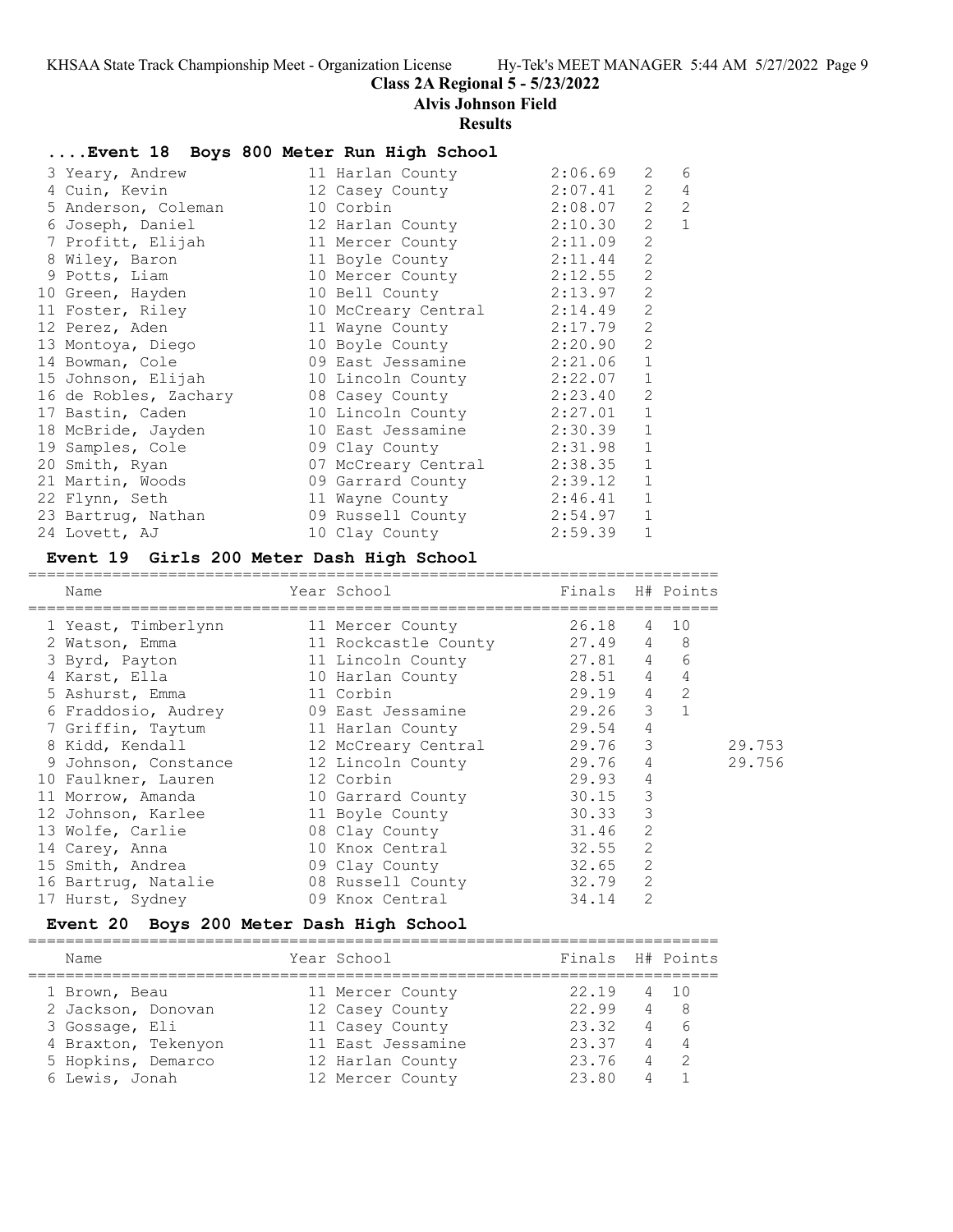# **Class 2A Regional 5 - 5/23/2022**

=======================================================================

**Alvis Johnson Field**

#### **Results**

#### **....Event 20 Boys 200 Meter Dash High School**

| 7 Kelly, Luke        | 09 Harlan County    | 23.82 | 4              |
|----------------------|---------------------|-------|----------------|
| 8 Stevens, Tye       | 11 Corbin           | 23.86 | $\overline{4}$ |
| 9 Baker, Brandon     | 12 Corbin           | 24.15 | 3              |
| 10 Wolfe, Brady      | 11 Clay County      | 24.19 | 3              |
| 11 Board, Dalton     | 12 Lincoln County   | 24.49 | 3              |
| 12 Cares, Wesley     | 11 Wayne County     | 24.88 | 3              |
| 13 Redford, Myles    | 09 East Jessamine   | 25.08 | 3              |
| 14 Blakemore, Trent  | 11 Boyle County     | 25.46 | 2              |
| 15 Carlton, Devin R. | 09 Lincoln County   | 25.74 | 2              |
| 16 Wright, Nathanael | 08 Wayne County     | 26.05 | 2              |
| 17 Hardwick, Aydan   | 11 Russell County   | 26.91 | $\mathbf{1}$   |
| 18 Farris, Baylor    | 11 McCreary Central | 27.27 | 2              |
| 19 Young, Alex       | 09 Garrard County   | 27.69 | 2              |
| 20 Wilson, Chase     | 09 Garrard County   | 28.42 | 2              |
| 21 Pendland, Cody    | 11 Clay County      | 29.52 | $\mathbf{1}$   |
| 22 Rowe, Cayden      | 11 McCreary Central | 30.62 | $\mathbf{1}$   |

### **Event 21 Girls 3200 Meter Run High School**

=======================================================================

| Name               | Year School       | Finals   | Points        |
|--------------------|-------------------|----------|---------------|
| 1 Darnell, Clayra  | 11 Mercer County  | 12:12.67 | 10            |
| 2 Lunsford, Peyton | 09 Harlan County  | 12:31.49 | 8             |
| 3 Vaughn, Abby     | 11 Casey County   | 12:50.34 | 6             |
| 4 Shearer, Emily   | 08 Wayne County   | 13:02.40 | 4             |
| 5 Jones, Sophy     | 10 Corbin         | 13:21.45 | $\mathcal{L}$ |
| 6 Yellow, Maddie   | 08 East Jessamine | 13:30.34 |               |
| 7 Sousis, Olivia   | 09 Lincoln County | 14:07.94 |               |
| 8 Smith, Ainsley   | 07 East Jessamine | 14:14.04 |               |
| 9 Farley, Summer   | 12 Harlan County  | 14:50.62 |               |

#### **Event 22 Boys 3200 Meter Run High School**

| Name                   | Year School         | Finals   | Points |
|------------------------|---------------------|----------|--------|
| 1 Miracle, Caden       | 11 Bell County      | 9:51.40  | 10     |
| 2 Dundon, Andrew       | 10 East Jessamine   | 10:31.13 | 8      |
| 3 Joseph, Daniel       | 12 Harlan County    | 10:37.72 | 6      |
| 4 Turner, Nathanael    | 11 Wayne County     | 10:45.17 | 4      |
| 5 Hart, Marshall       | 09 Mercer County    | 10:52.34 | 2      |
| 6 Stewart, Nicholas    | 08 Bell County      | 10:56.47 |        |
| 7 Yeary, Andrew        | 11 Harlan County    | 10:58.05 |        |
| 8 Black, Jonah         | 12 Corbin           | 10:59.42 |        |
| 9 Germann, Max         | 10 Boyle County     | 11:02.39 |        |
| 10 Williams, Christian | 11 McCreary Central | 11:07.57 |        |
| 11 Kosin, Mac          | 10 East Jessamine   | 11:12.32 |        |
| 12 Lewis, Sam          | 10 Mercer County    | 11:21.12 |        |
| 13 Pence, Andrew       | 09 Lincoln County   | 11:34.04 |        |
| 14 Ouinn, Camron       | 10 McCreary Central | 12:06.02 |        |
| 15 Sumner, Grayson     | 09 Boyle County     | 12:16.71 |        |
| 16 Garrard, Brandon    | 11 Clay County      | 12:17.68 |        |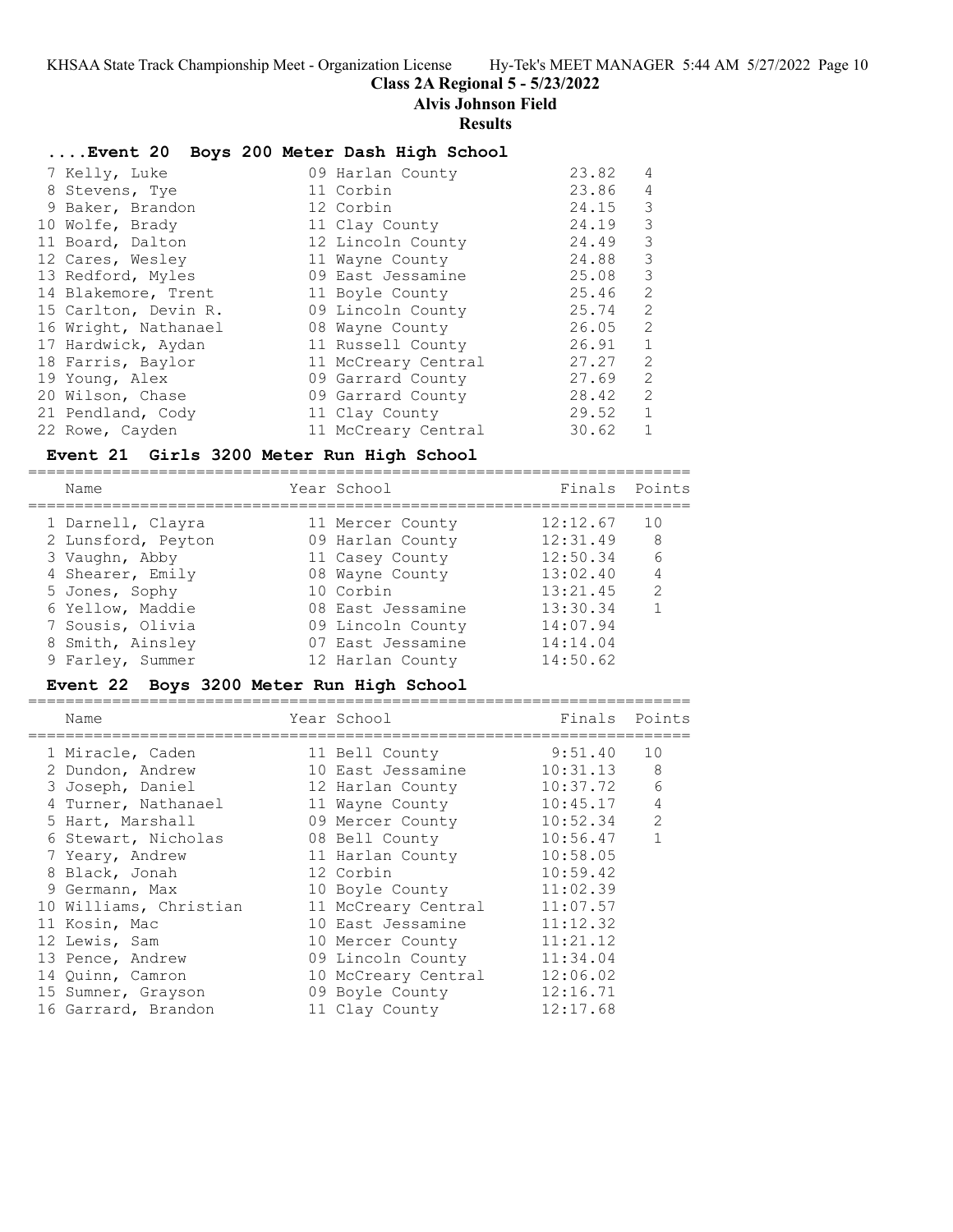# **Class 2A Regional 5 - 5/23/2022**

**Alvis Johnson Field**

## **Results**

# **Event 23 Girls 4x400 Meter Relay High School**

| School                                      | Finals                                     |                | H# Points   |
|---------------------------------------------|--------------------------------------------|----------------|-------------|
|                                             |                                            |                |             |
| 1 Mercer County                             | 4:14.01                                    | 2              | 10          |
| 1) Sims, Blaize 10                          | 2) Yeast, Teigh 08                         |                |             |
| 3) Piazza, Jai Maria 11                     | 4) Yeast, Timberlynn 11                    |                |             |
| 2 Rockcastle County                         | 4:20.61                                    | 2              | 8           |
| 1) Dotson, Alexis 10                        | 2) Martin, Allie 12                        |                |             |
| 3) Watson, Emma 11                          | 4) Swinney, Maliyah 07                     |                |             |
| 3 East Jessamine                            | 4:31.36                                    | 2.             | 6           |
| 1) Roberts, Taylor 09                       | 2) Vittitow, Alexis 09                     |                |             |
| 3) Turner, Abigail 09                       | 4) Evans, Reece 11                         |                |             |
| 4 Corbin                                    | 4:38.00                                    | 2              | 4           |
| 1) Frye, Jaycee 08                          | 2) Jackson, Mary Hope 11                   |                |             |
| 3) Jones, Olivia 11                         | 4) Ashurst, Emma 11                        |                |             |
| 5 Boyle County                              | 4:39.79                                    | 2              | 2           |
|                                             |                                            |                |             |
| 1) Bonta, Kinley 10                         | 2) Cobb, Lili 09                           |                |             |
| 3) Tarter, Annabelle 10                     | 4) Heist, Sharon 08                        |                |             |
| 6 McCreary Central                          | 4:50.28                                    | 2              | 1           |
| 1) Lay, Hallie 10                           | 2) Loudermilk, Megan 09                    |                |             |
| 3) Tucker, Alyssa 10                        | 4) Valdez, Gabbriella 08                   |                |             |
| 7 Harlan County                             | 4:58.78                                    | 2              |             |
| 1) Deleon, Aliyah 09                        | 2) Gray, Addi 08                           |                |             |
| 3) Howard, Brianna 10                       | 4) Key, Riley 12                           |                |             |
|                                             |                                            |                |             |
| Event 24 Boys 4x400 Meter Relay High School |                                            |                |             |
| School                                      | Finals                                     |                | H# Points   |
|                                             |                                            |                |             |
|                                             |                                            |                |             |
| l Mercer County                             | 3:32.92                                    | 2.             | 10          |
| 1) Profitt, Elijah 11                       | 2) Lewis, Jonah 12                         |                |             |
| 3) Sallee, Kyler 10                         | 4) Brown, Beau 11                          |                |             |
| 2 Corbin                                    | 3:34.30                                    | 2.             | 8           |
| 1) Stevens, Tye 11                          | 2) Webb, Kyle 12                           |                |             |
| 3) Simons, Sean 12                          | 4) Messer, Connor 10                       |                |             |
| 3 Casey County                              | 3:41.54                                    | 2              | 6           |
| 1) Patton, Caleb 12                         | 2) Gossage, Eli 11                         |                |             |
| 3) Stonebraker, Solomon 09                  | 4) Lange, Marlon 11                        |                |             |
| 4 East Jessamine                            | 3:41.80                                    | 2              | 4           |
| 1) Woodrum, Bodie 12                        | 2) Braxton, Tekenyon 11                    |                |             |
|                                             |                                            |                |             |
| 3) Reed, Shawn 09                           | 4) Watts, Caden 10                         |                |             |
| 5 McCreary Central                          | 3:42.76                                    | $\overline{c}$ |             |
| 1) Davis, Trey 12                           | 2) Felix, Lee 12                           |                |             |
| 3) Loudermilk, Daniel 10                    | 4) Loudermilk, Noah 12                     |                |             |
| 6 Harlan County                             | 3:46.70                                    | 2.             | $\mathbf 1$ |
| 1) Collett, Hunter 11                       | 2) Crain, Austin 11                        |                |             |
| 3) Yeary, Matt 12                           | 4) Mchargue, Cooper 11                     |                |             |
| 7 Boyle County                              | 3:49.87                                    | 2              |             |
| 1) Cooley, JD 10                            | 2) Fluty, AJ 12                            |                |             |
| 3) Leines, Andrew 11                        | 4) Short, Eli 10                           |                |             |
| 8 Lincoln County                            | 4:03.51                                    | 1              |             |
| 1) Sallee, Toby 09                          | 2) Rayburn, Trevor 10                      |                |             |
| 3) Patel, Jayden 09                         |                                            |                |             |
|                                             | 4) Roberts, Eli 07<br>4:22.99              | 1              |             |
| 9 Garrard County                            |                                            |                |             |
| 1) Allen, Garrett 09<br>3) Young, Alex 09   | 2) Martin, Woods 09<br>4) Wilson, Chase 09 |                |             |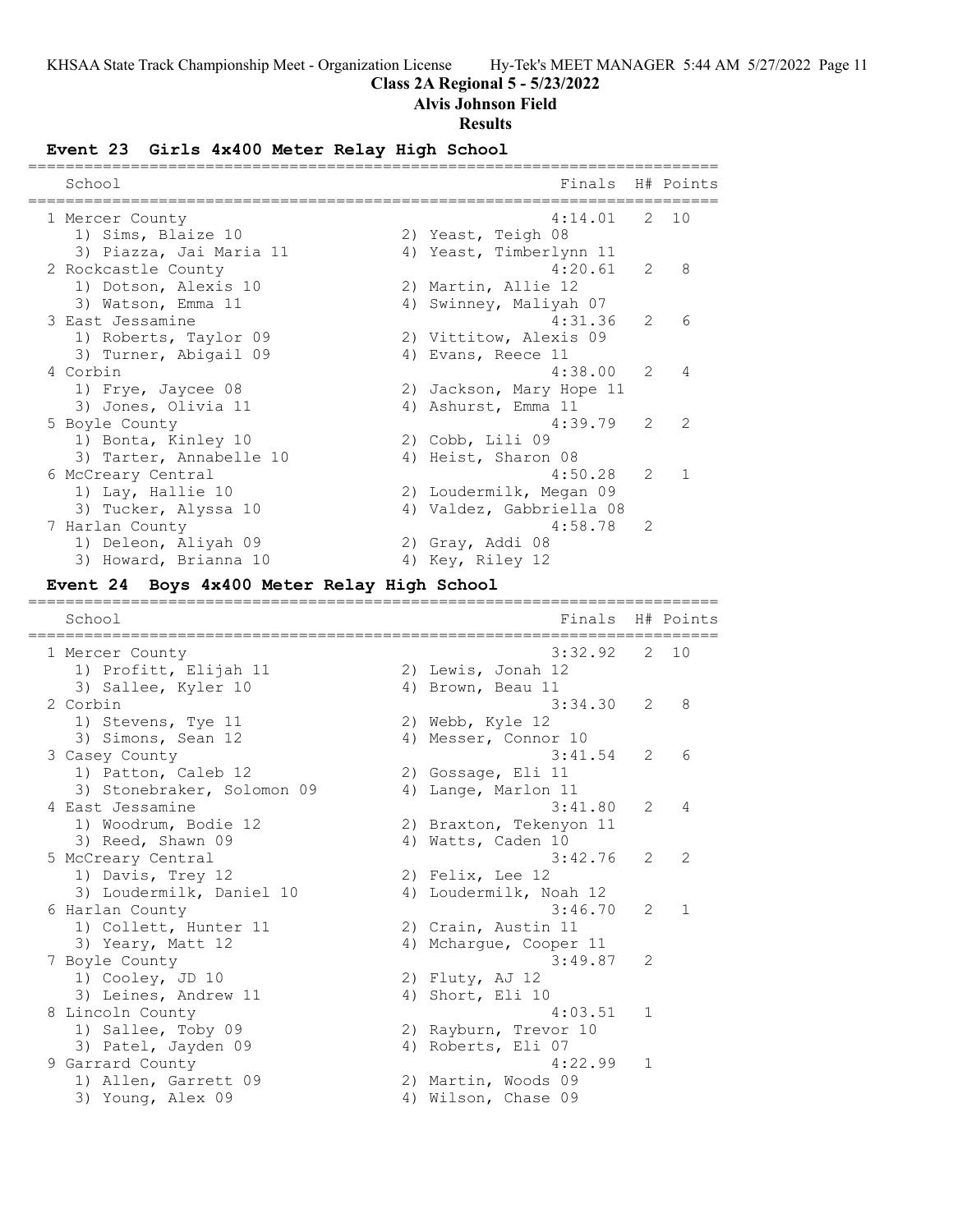# **Class 2A Regional 5 - 5/23/2022**

**Alvis Johnson Field**

### **Results**

# **Event 43 Mixed 2x50 Meter Relay Unified**

| School                    | Finals                   |
|---------------------------|--------------------------|
| 1 Mercer County 'E'       | 14.65                    |
| 1) Davis, Malachi 10      | 2) Bradley, Alex 10      |
| 2 Mercer County 'F'       | 15.15                    |
| 1) Odell, Jesse 11        | 2) Pettit, Willie 12     |
| 3 Mercer County 'B'       | 17.48                    |
| 1) Howard, Brady 11       | 2) Gullion, Thomas 12    |
| 4 East Jessamine 'B'      | 21.14                    |
| 1) Walton, Landon 09      | 2) Lear, Kaden 10        |
| 5 Mercer County 'D'       | 38.00                    |
| 1) Hopkins, John Mason 09 | 2) Richardson, Carson 11 |
| 6 Mercer County           | 40.89                    |
| 1) McGuire, Hayden 09     | 2) Bowling, Josie 09     |
| 7 Mercer County 'C'       | 45.25                    |
| 1) Fister, Garrett 11     | 2) Boutin, Riley 10      |

## **Event 44 Mixed 4x100 Meter Shuttle Hurdle Unified**

| School                | Finals               |
|-----------------------|----------------------|
| 1 Mercer County       | 59.49                |
| 1) Davis, Malachi 10  | 2) Bradley, Alex 10  |
| 3) Odell, Jesse 11    | 4) Pettit, Willie 12 |
| 2 East Jessamine      | 1:08.78              |
| 1) Darby, Jake 09     | 2) Lear, Kaden 10    |
| 3) McCollum, Avery 10 | 4) Alija, Skender 10 |

# **Event 45 Mixed 2x200 Meter Relay Unified**

| School                                                                                                                                 |                                  | Finals                                                                                                                                           |                                             |  |  |  |
|----------------------------------------------------------------------------------------------------------------------------------------|----------------------------------|--------------------------------------------------------------------------------------------------------------------------------------------------|---------------------------------------------|--|--|--|
| 1 Mercer County<br>1) Odell, Jesse 11<br>2 Mercer County 'B'<br>1) Weldon, Tytus 11<br>3 East Jessamine<br>1) McCollum, Avery 10       |                                  | 59.05<br>2) Bradley, Alex 10<br>1:03.21<br>2) Pettit, Willie 12<br>1:03.86<br>2) Alija, Skender 10                                               |                                             |  |  |  |
|                                                                                                                                        |                                  | Women - High School - Team Rankings - 18 Events Scored                                                                                           |                                             |  |  |  |
| 1) Mercer County<br>3) Corbin<br>5) East Jessamine<br>Boyle County<br>7)<br>9) Wayne County<br>11) McCreary Central<br>12) Bell County | 132<br>63<br>60<br>38<br>17<br>7 | 2) Rockcastle County<br>3) Harlan County<br>6) Lincoln County<br>8) Knox Central<br>10) Garrard County<br>12) Casey County<br>14) Russell County | 85<br>63<br>51<br>19<br>6<br>$\mathfrak{D}$ |  |  |  |
| Men - High School - Team Rankings - 18 Events Scored                                                                                   |                                  |                                                                                                                                                  |                                             |  |  |  |
| 1) Mercer County<br>3) Casey County<br>5) Boyle County<br>Bell County<br>7)                                                            | 146<br>69<br>50<br>32            | 2) Corbin<br>4) Harlan County<br>6) East Jessamine<br>8) Garrard County                                                                          | 99<br>63<br>48<br>22                        |  |  |  |